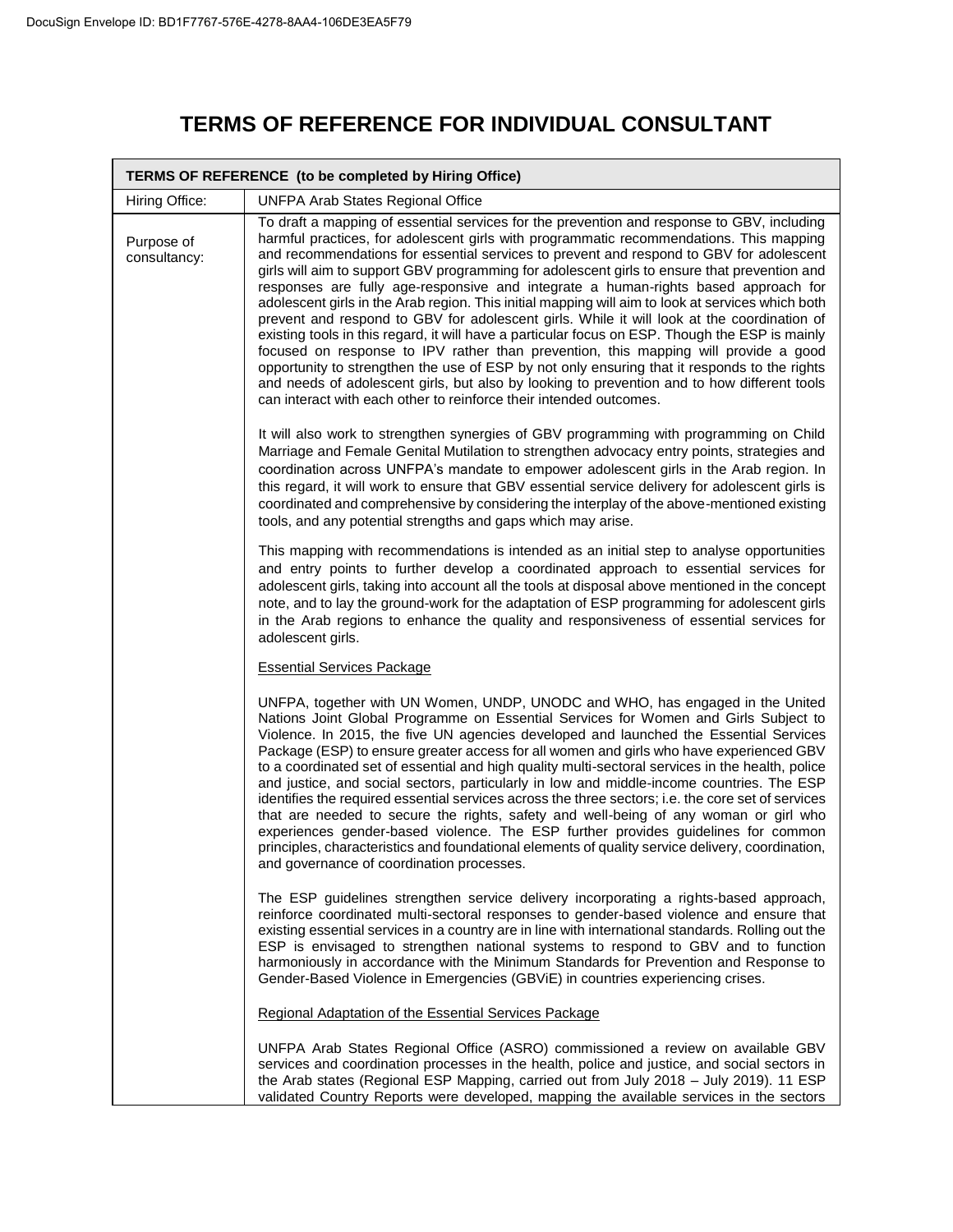|                                                            | health, justice and policing, social services as well as coordination among the sectors. The<br>reports also evaluated whether the standards described by the ESP are met in each country.                                                                                                                                                                                                                                                                                                                                                                                                                                                                                                                            |
|------------------------------------------------------------|-----------------------------------------------------------------------------------------------------------------------------------------------------------------------------------------------------------------------------------------------------------------------------------------------------------------------------------------------------------------------------------------------------------------------------------------------------------------------------------------------------------------------------------------------------------------------------------------------------------------------------------------------------------------------------------------------------------------------|
|                                                            | Further to the above-mentioned reports, UNFPA ASRO also commissioned a regional<br>handbook on the essential services package to contextualise the global ESP guidelines to<br>the Arab region. The regional handbook analysed gaps and developments in the provision of<br>essential services in the Arab region and provided regionally tailored recommendations to<br>NGOs and government providers to support the provision of essential services for survivors<br>of gender-based violence in line with international human rights standards. The regional<br>handbook also provided the basis for regional workshops to enable the implementation of<br>said recommendations in the NGO and government sectors. |
|                                                            | Other existing tools to address GBV, including CM and FGM                                                                                                                                                                                                                                                                                                                                                                                                                                                                                                                                                                                                                                                             |
|                                                            | While ESP is intended to respond primarily to IPV, adolescent girls may suffer compounded<br>forms of violence, such as FGM and CM, which can directly affect their needs and experience<br>when accessing GBV essential services, especially when such harmful practices are<br>prevalent. Furthermore, the focus on ESP is on response rather than prevention of GBV. In<br>order to strengthen the accessibility, availability and quality of GBV prevention and response<br>for adolescent girls, it would thus be key to evaluate how ESP interacts in practice with other<br>interlinked tools in the region, such as:                                                                                          |
|                                                            | -Manual on Social Norms and Change                                                                                                                                                                                                                                                                                                                                                                                                                                                                                                                                                                                                                                                                                    |
|                                                            | -RESPECT Women                                                                                                                                                                                                                                                                                                                                                                                                                                                                                                                                                                                                                                                                                                        |
|                                                            | -Clinical Management of Rape and Intimate Partner Violence Survivors                                                                                                                                                                                                                                                                                                                                                                                                                                                                                                                                                                                                                                                  |
|                                                            | -Clinical handbook on FGM to improve knowledge, attitudes, and skills of health care<br>providers in preventing and managing the complications of FGM                                                                                                                                                                                                                                                                                                                                                                                                                                                                                                                                                                 |
|                                                            | -INSPIRE Technical Package                                                                                                                                                                                                                                                                                                                                                                                                                                                                                                                                                                                                                                                                                            |
|                                                            | It will also be informed by UNFPA's My Body, My Life, My World.                                                                                                                                                                                                                                                                                                                                                                                                                                                                                                                                                                                                                                                       |
|                                                            | By evaluating the interaction of these tools with ESP to support the provision of essential<br>services for adolescent girls, it will be possible to provide a more comprehensive picture of<br>the strengths and gaps in GBV prevention and response in the Arab region.                                                                                                                                                                                                                                                                                                                                                                                                                                             |
|                                                            | <b>GBV Essential Services for Adolescent Girls</b>                                                                                                                                                                                                                                                                                                                                                                                                                                                                                                                                                                                                                                                                    |
|                                                            | The mapping of essential services for the prevention and response to GBV, including harmful<br>practices, for adolescent girls with programmatic recommendations will work to ensure that<br>essential services integrate a human rights based approach and meet the needs and<br>requirements for adolescent girls. While primarily focusing on ESP, it will ensure that<br>prevention and responses to GBV for adolescent girls are coordinated and comprehensive<br>by looking at the interaction with other tools. It will also work to ensure coordinated and<br>comprehensive approaches to deal with issues which may specifically affect adolescent girls,<br>such<br>CМ<br>and<br>FGM.<br>as                 |
| Scope of work:                                             | The consultant will be expected to draft a mapping of essential services in five countries in<br>the Arab region with programmatic recommendations for the adaptation of ESP for<br>adolescent girls (in English). In particular, the consultant will:                                                                                                                                                                                                                                                                                                                                                                                                                                                                |
| (Description of<br>services,<br>activities, or<br>outputs) | Mapping the Essential Services for GBV, including harmful practices, for adolescent girls in<br>the context of the Arab region will have the following specific objectives:                                                                                                                                                                                                                                                                                                                                                                                                                                                                                                                                           |
|                                                            | Map the availability and accessibility of essential services for prevention and<br>response, online or offline, for gender-based violence, including cyberviolence,<br>across the three sectors for adolescent girls, evaluate gaps and strengths in their                                                                                                                                                                                                                                                                                                                                                                                                                                                            |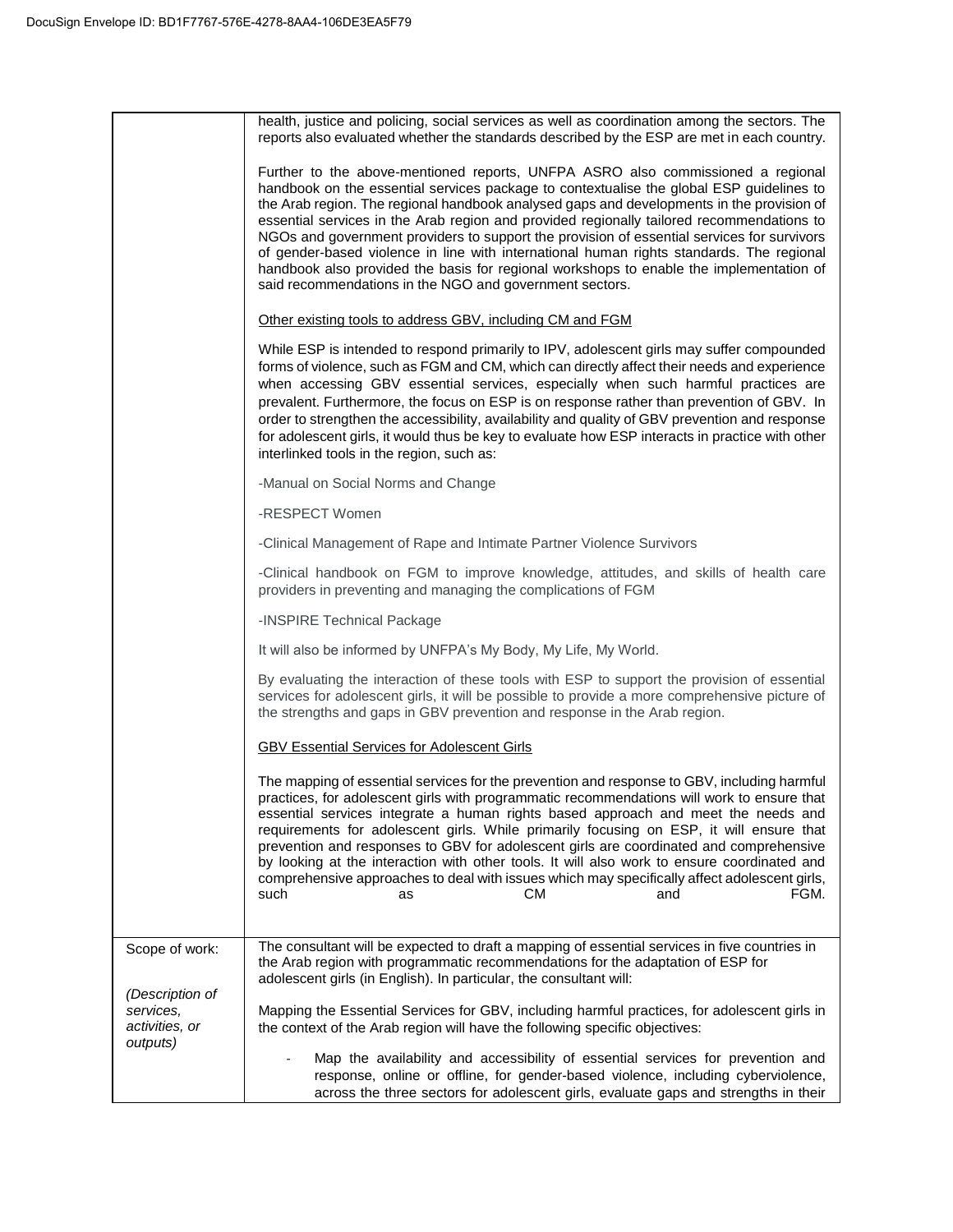|                                                 | quality, delivery and accessibility, their responsiveness to the specific needs and<br>requirements of adolescent girls, including for their mental health, their compliance<br>with international human rights standards, and how they may differ with those<br>provided to adults;<br>Map the challenges, opportunities and requirements for GBV essential services for<br>prevention and response specific to adolescent girls in the Arab region, whether<br>online or offline, as well as map their availability, accessibility and quality of essential<br>services, including by assessing the supporting framework to avail and be informed<br>of these services to prevent and address gender-based violence against adolescent<br>girls (eg: referral through community-based girls' groups, safe spaces,<br>comprehensive sexuality education)<br>In connection to the two objectives above, evaluate laws and policies for adolescent<br>girls to access essential services as well as the coordination mechanisms in place<br>to ensure the effective provision of essential services for adolescent girls;<br>Evaluate how the ESP can interlink and work in tandem with tools related to<br>essential services to prevent and address child marriage and provide<br>recommendations to ensure coordinated and comprehensive GBV essential<br>services for adolescent girls, which also acknowledges the different links between<br>the forms of GBV which are harmful practices and IPV;<br>Evaluate how ESP can interlink and work in tandem with tools related to essential<br>services to prevent and address female genital mutilation and provide<br>recommendations to ensure coordinated and comprehensive GBV essential<br>services for adolescent girls, which also acknowledge the different links between<br>the forms of GBV which are harmful practices and IPV;<br>Evaluate survivor-centred and participatory approaches for the delivery of essential<br>services for adolescent girls and those approaches supporting girls' leadership;<br>Evaluate the delivery of essential services for adolescent girls through an<br>intersectional approach, which factors in disability, marital, socio-economic, location<br>or migratory status and other possible forms of marginalization;<br>Evaluate the delivery of essential services across different contexts, including in<br>humanitarian settings;<br>Assess sustainability of current service provision and suggest strategies to increase<br>sustainability, including identifying possible sources of finances, assess potential for<br>integration of services and the potential in partnerships.<br>Offer recommendations for advocacy and programmatic development and<br>implementation to:<br>-ensure that essential services to prevent and respond to GBV, including harmful<br>practices, for adolescent girls are coordinated and fully-age responsive to ensure<br>the quality of the prevention and response<br>-address gaps and strengths in the accessibility, availability and coordination of<br>essential services for GBV prevention and response for adolescent girls, taking into<br>account relevant tools at disposal<br>-ensure that the ESP framework in the Arab region integrates a human-rights based<br>approach and is responsive to adolescent girls,<br>-build on strengths and effective strategies in the delivery of essential services, for<br>both prevention and response, for adolescent girls,<br>-address gaps in policy-making and essential service delivery for adolescent girls.<br>The mapping will be based on 5 case studies: Egypt, Iraq, Jordan, Palestine and Tunisia. |
|-------------------------------------------------|------------------------------------------------------------------------------------------------------------------------------------------------------------------------------------------------------------------------------------------------------------------------------------------------------------------------------------------------------------------------------------------------------------------------------------------------------------------------------------------------------------------------------------------------------------------------------------------------------------------------------------------------------------------------------------------------------------------------------------------------------------------------------------------------------------------------------------------------------------------------------------------------------------------------------------------------------------------------------------------------------------------------------------------------------------------------------------------------------------------------------------------------------------------------------------------------------------------------------------------------------------------------------------------------------------------------------------------------------------------------------------------------------------------------------------------------------------------------------------------------------------------------------------------------------------------------------------------------------------------------------------------------------------------------------------------------------------------------------------------------------------------------------------------------------------------------------------------------------------------------------------------------------------------------------------------------------------------------------------------------------------------------------------------------------------------------------------------------------------------------------------------------------------------------------------------------------------------------------------------------------------------------------------------------------------------------------------------------------------------------------------------------------------------------------------------------------------------------------------------------------------------------------------------------------------------------------------------------------------------------------------------------------------------------------------------------------------------------------------------------------------------------------------------------------------------------------------------------------------------------------------------------------------------------------------------------------------------------------------------------------------------------------------------------------------------------------------------------------------------------------------------------------------------------------------------------------------------------------------------------------------------------------------------------------------------------------------------------------------------------------------------------------------------------------------------------------------------------------------------------------------------------------------------------------------------------------------------------------------------------------------------------------------------------------------------------------------------|
|                                                 |                                                                                                                                                                                                                                                                                                                                                                                                                                                                                                                                                                                                                                                                                                                                                                                                                                                                                                                                                                                                                                                                                                                                                                                                                                                                                                                                                                                                                                                                                                                                                                                                                                                                                                                                                                                                                                                                                                                                                                                                                                                                                                                                                                                                                                                                                                                                                                                                                                                                                                                                                                                                                                                                                                                                                                                                                                                                                                                                                                                                                                                                                                                                                                                                                                                                                                                                                                                                                                                                                                                                                                                                                                                                                                                  |
| Duration and<br>working<br>schedule:            | 25 May - 1 September and 21 November 2022<br>The consultancy is expected to take <b>only 66 working days</b> over the above mentioned time<br>period.                                                                                                                                                                                                                                                                                                                                                                                                                                                                                                                                                                                                                                                                                                                                                                                                                                                                                                                                                                                                                                                                                                                                                                                                                                                                                                                                                                                                                                                                                                                                                                                                                                                                                                                                                                                                                                                                                                                                                                                                                                                                                                                                                                                                                                                                                                                                                                                                                                                                                                                                                                                                                                                                                                                                                                                                                                                                                                                                                                                                                                                                                                                                                                                                                                                                                                                                                                                                                                                                                                                                                            |
| Place where<br>services are to<br>be delivered: | The consultancy will be home-based.                                                                                                                                                                                                                                                                                                                                                                                                                                                                                                                                                                                                                                                                                                                                                                                                                                                                                                                                                                                                                                                                                                                                                                                                                                                                                                                                                                                                                                                                                                                                                                                                                                                                                                                                                                                                                                                                                                                                                                                                                                                                                                                                                                                                                                                                                                                                                                                                                                                                                                                                                                                                                                                                                                                                                                                                                                                                                                                                                                                                                                                                                                                                                                                                                                                                                                                                                                                                                                                                                                                                                                                                                                                                              |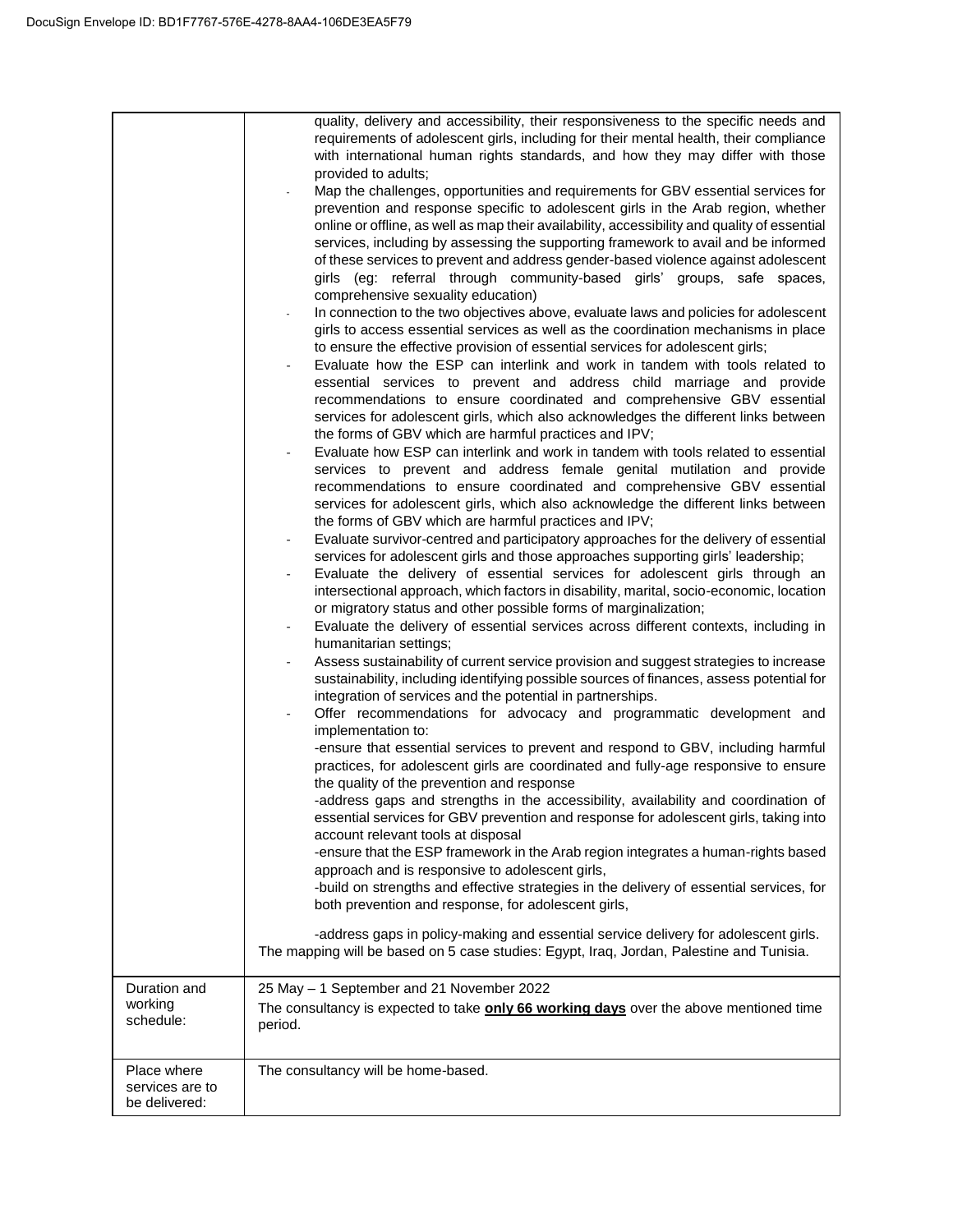| Delivery dates                                                                                                           |                                                                                                                                                                                                                                                                                                                      |                                                           |                                                  |  |
|--------------------------------------------------------------------------------------------------------------------------|----------------------------------------------------------------------------------------------------------------------------------------------------------------------------------------------------------------------------------------------------------------------------------------------------------------------|-----------------------------------------------------------|--------------------------------------------------|--|
| and how work<br>will be delivered<br>(e.g. electronic,                                                                   | <b>Deliverables/Outputs</b>                                                                                                                                                                                                                                                                                          | <b>Estimated</b><br><b>Duration to</b><br><b>Complete</b> | <b>Target</b><br><b>Delivery</b><br><b>Dates</b> |  |
| hard copy etc.):                                                                                                         | Deliverable 1:                                                                                                                                                                                                                                                                                                       | 5 days                                                    | 5 June                                           |  |
|                                                                                                                          | Methodology for Developing the<br>Mapping and Recommendations for<br>the Adaptation of ESP for Adolescent<br>Girls in the Arab Region (in English)                                                                                                                                                                   |                                                           |                                                  |  |
|                                                                                                                          | Deliverable 2:<br>Mapping of the GBV essential<br>services for adolescent girls as per<br>the concept note of the project, with<br>an age-responsive and intersectional<br>analysis of two of the five case<br>studies and with the integration of<br>child marriage and female genital<br>mutilation (in English)   | 20 days                                                   | 5 July                                           |  |
|                                                                                                                          | Deliverable 3:<br>Mapping of the GBV essential<br>services for adolescent girls as per<br>the concept note of the project, with<br>an age-responsive and intersectional<br>analysis of three of the five case<br>studies and with the integration of<br>child marriage and female genital<br>mutilation (in English) | 30 days                                                   | 15<br>August                                     |  |
|                                                                                                                          | Deliverable 4:<br>Synthesis of the mapping of essential<br>services for adolescent girls in the<br>Arab region and drafting of<br>recommendations (in English)                                                                                                                                                       | 7 days                                                    | 31<br>August                                     |  |
|                                                                                                                          | Deliverable 5:<br>Final draft based on the feedback<br>received by UNFPA (in English)                                                                                                                                                                                                                                | $\overline{3}$ days                                       | 22<br>Septemb<br>er                              |  |
|                                                                                                                          | Deliverable 6:<br>Draft of presentation for launch of the<br>mapping with recommendations                                                                                                                                                                                                                            | $0.5$ day                                                 | Novembe<br>$r$ (TBC)                             |  |
|                                                                                                                          | Deliverable 7:<br>Presentation at launch of the<br>mapping with recommendations                                                                                                                                                                                                                                      | 0.5 <sub>day</sub>                                        | Novembe<br>r (TBC)                               |  |
| Monitoring and<br>progress control,<br>including<br>reporting<br>requirements,<br>periodicity<br>format and<br>deadline: | UNFPA will monitor the progress of the consultancy according to the above illustrated<br>dates. In addition, UNFPA may request short updates on the status of work via email or call<br>in between the indicated dates to monitor and guide the consultant's work.                                                   |                                                           |                                                  |  |
| Supervisory<br>arrangements:                                                                                             | The consultant will work under the direct supervision of the Regional Programme<br>Specialist on GBV who will be responsible for reviewing and approving outputs according to<br>the deliverables described above.                                                                                                   |                                                           |                                                  |  |
| Expected travel:                                                                                                         | None.                                                                                                                                                                                                                                                                                                                |                                                           |                                                  |  |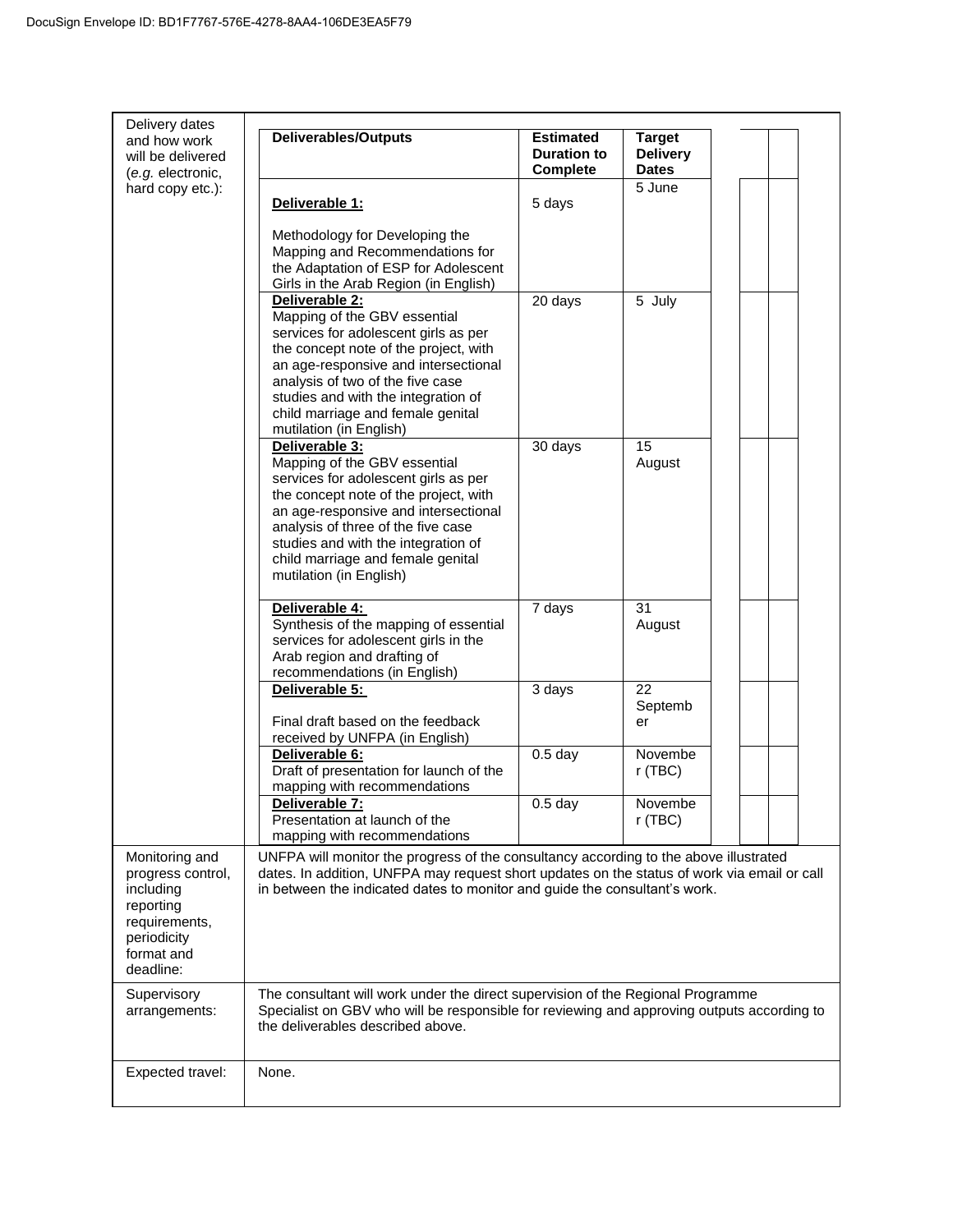| Required<br>expertise,                                                                                                                        | <b>QUALIFICATIONS</b>                                                                                                                                                                                                                                                                                                                                                                                                            |
|-----------------------------------------------------------------------------------------------------------------------------------------------|----------------------------------------------------------------------------------------------------------------------------------------------------------------------------------------------------------------------------------------------------------------------------------------------------------------------------------------------------------------------------------------------------------------------------------|
| qualifications<br>and                                                                                                                         | <b>Education:</b>                                                                                                                                                                                                                                                                                                                                                                                                                |
| competencies,<br>including<br>language                                                                                                        | Advanced degree in law, social sciences, or a related field<br>$\bullet$<br>Additional coursework in Women/Gender Studies is desirable<br>$\bullet$                                                                                                                                                                                                                                                                              |
| requirements:                                                                                                                                 | <b>Experience:</b>                                                                                                                                                                                                                                                                                                                                                                                                               |
|                                                                                                                                               | At least 8 years of experience in the field of preventing and responding to gender-based<br>$\bullet$<br>violence in the Arab region<br>Experience with GBV provision for adolescent girls, including on child marriage and<br>$\bullet$<br>female genital mutilation<br>Familiarity with GBV provision in the Arab region<br>$\bullet$<br>Familiarity with ESP and other UN tools to prevent and respond to GBV, including<br>٠ |
|                                                                                                                                               | harmful practices                                                                                                                                                                                                                                                                                                                                                                                                                |
|                                                                                                                                               | Experience in research, qualitative data analysis and report writing in English<br>$\bullet$                                                                                                                                                                                                                                                                                                                                     |
|                                                                                                                                               | Language:                                                                                                                                                                                                                                                                                                                                                                                                                        |
|                                                                                                                                               | Excellent written and oral English and Arabic                                                                                                                                                                                                                                                                                                                                                                                    |
|                                                                                                                                               | Good proficiency of French is desirable<br>٠                                                                                                                                                                                                                                                                                                                                                                                     |
|                                                                                                                                               | <b>COMPETENCIES</b>                                                                                                                                                                                                                                                                                                                                                                                                              |
|                                                                                                                                               | <b>Values and Core Competencies:</b>                                                                                                                                                                                                                                                                                                                                                                                             |
|                                                                                                                                               |                                                                                                                                                                                                                                                                                                                                                                                                                                  |
|                                                                                                                                               | Thinking analytically and strategically<br>$\bullet$<br>Exemplifying integrity<br>$\bullet$                                                                                                                                                                                                                                                                                                                                      |
|                                                                                                                                               | <b>Embracing diversity</b><br>$\bullet$<br>Achieving results<br>٠                                                                                                                                                                                                                                                                                                                                                                |
|                                                                                                                                               | Being accountable<br>$\bullet$                                                                                                                                                                                                                                                                                                                                                                                                   |
|                                                                                                                                               | Developing and applying professional expertise                                                                                                                                                                                                                                                                                                                                                                                   |
|                                                                                                                                               |                                                                                                                                                                                                                                                                                                                                                                                                                                  |
|                                                                                                                                               | <b>Functional Competencies:</b><br>Proven intellectual and practical capacity to understand and interpret different texts<br>$\bullet$<br>and provide a sound synthesis and analysis;                                                                                                                                                                                                                                            |
|                                                                                                                                               | High level of logical and methodical organizational skills;<br>$\bullet$                                                                                                                                                                                                                                                                                                                                                         |
|                                                                                                                                               | Ability to handle confidential and politically sensitive issues in a responsible manner.<br>$\bullet$                                                                                                                                                                                                                                                                                                                            |
|                                                                                                                                               | Excellent writing skills in English                                                                                                                                                                                                                                                                                                                                                                                              |
|                                                                                                                                               |                                                                                                                                                                                                                                                                                                                                                                                                                                  |
| Inputs / services<br>to be provided<br>by UNFPA or<br>implementing<br>partner (e.g<br>support<br>services, office<br>space,<br>equipment), if | UNFPA ASRO will provide the existing supporting material on the Essential Services<br>Package as well as the concept note for the project. No equipment will be provided by<br>UNFPA.                                                                                                                                                                                                                                            |
| applicable:                                                                                                                                   |                                                                                                                                                                                                                                                                                                                                                                                                                                  |